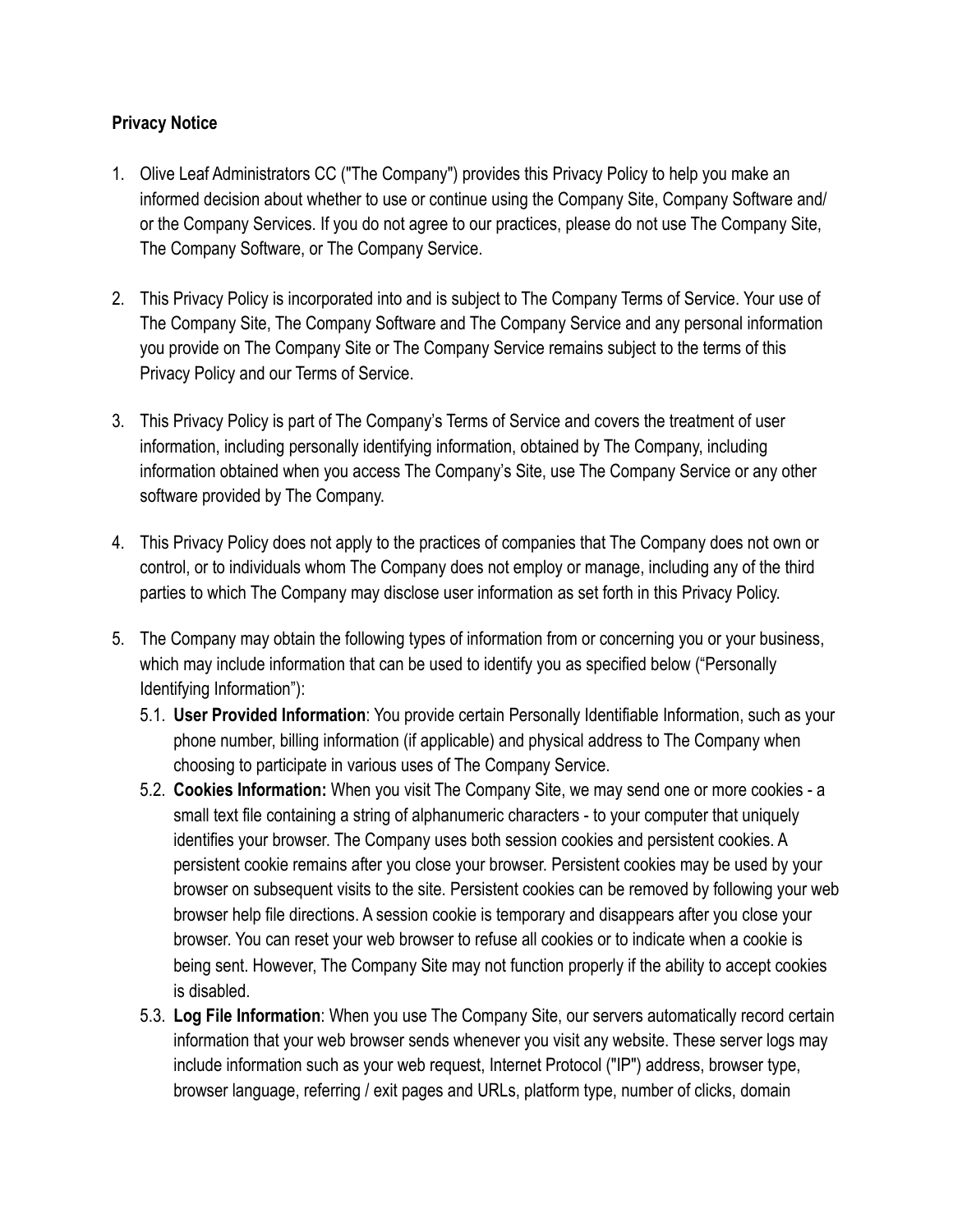names, landing pages, pages viewed and the order of those pages, the amount of time spent on particular pages, the date and time of your request, one or more cookies that may uniquely identify your browser, your phone number, phone number you are requesting the status of and various status information. When you use The Company Service, our servers log certain general information about you.

- 6. If you submit Personally Identifiable Information to us through The Company Site, or The Company Service, then we use your personal information to operate, maintain, and provide to you the features and functionality of The Company Site and The Company Service.
- 7. We do not use your phone number or other Personally Identifiable Information to send commercial or marketing messages without your consent or except as part of a specific program or feature for which you will have the ability to opt-in or opt-out. We may, however, use your phone number, or email address, if provided, without further consent for non-marketing or administrative purposes (such as notifying you of major The Company Site or The Company Service changes or for customer service purposes).
- 8. We may use both your Personally Identifiable Information and certain non-personally-identifiable information (such as anonymous user usage data, cookies, IP addresses, browser type, clickstream data, etc.) to improve the quality and design of The Company Site and The Company Service and to create new features, promotions, functionality, and services by storing, tracking, and analysing user preferences and trends.
- 9. We may use cookies and log file information to:
	- 9.1. remember information so that you will not have to re-enter it during your visit or the next time you use The Company Service or The Company Site;
	- 9.2. provide custom, personalized content and information;
	- 9.3. monitor individual and aggregate metrics such as total number of visitors, pages viewed, etc.; and
	- 9.4. track your entries, submissions, views and such.
- 10. We do not sell or share your Personally Identifiable Information (such as phone number) with other third-party companies for their commercial or marketing use without your consent or except as part of a specific program or feature for which you will have the ability to opt-in or opt-out.
- 11. We may share your Personally Identifiable Information with third party service providers to the extent that it is reasonably necessary to perform, improve or maintain The Company Service.
- 12. We may share non-personally-identifiable information (such as anonymous User usage data, referring / exit pages and URLs, platform types, asset views, number of clicks, etc.) with interested third-parties to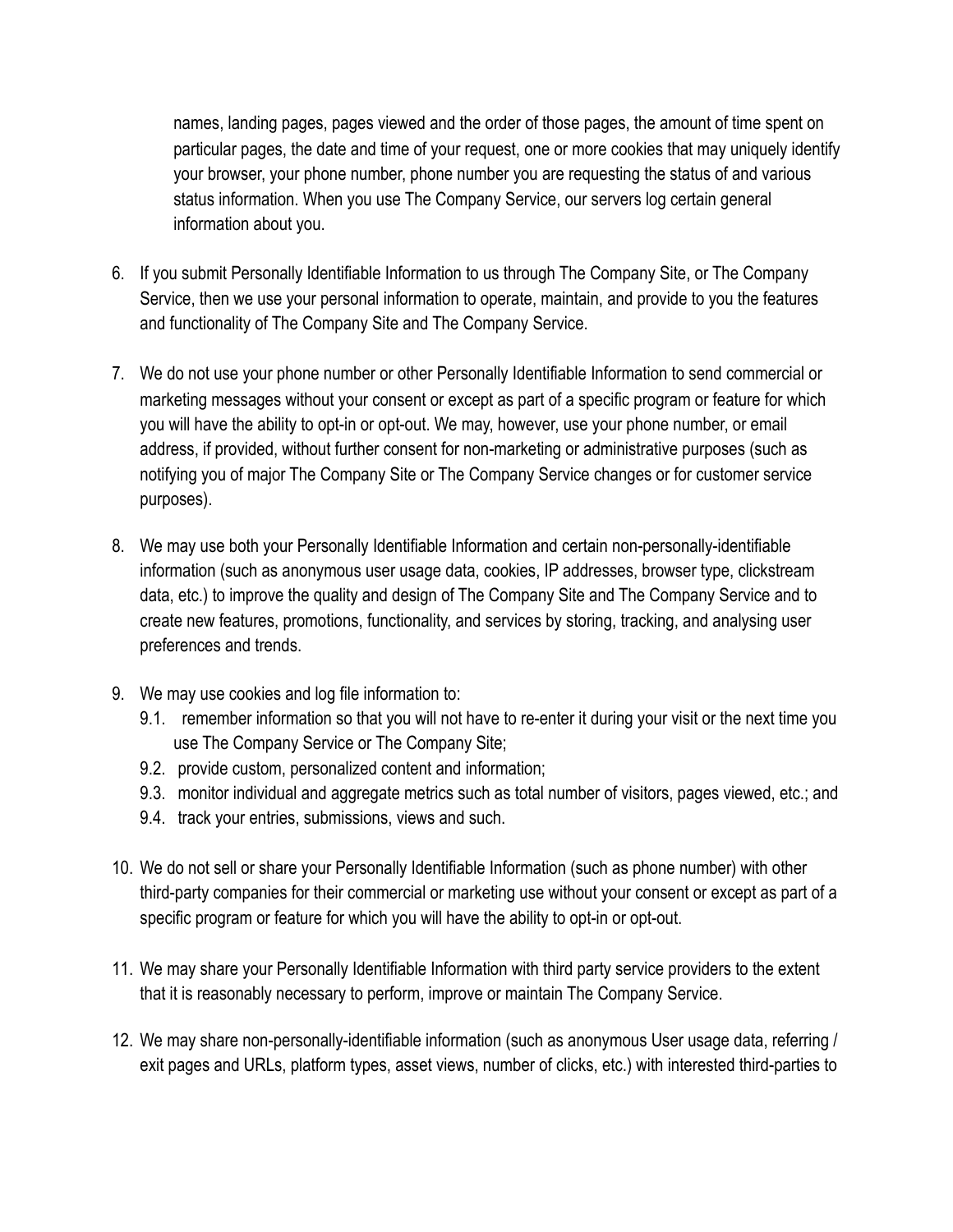assist them in understanding the usage patterns for certain content, services, advertisements, promotions, and/or functionality on The Company Site.

- 13. We may collect and release Personally Identifiable Information and/or non-personally-identifiable information if required to do so by law, or in the good-faith belief that such action is necessary to comply with the laws of the Republic of South Africa, international law or respond to a court order, subpoena, or search warrant or equivalent.
- 14. The Company also reserves the right to disclose Personally Identifiable Information and/or nonpersonally-identifiable information that The Company believes, in good faith, is appropriate or necessary to enforce our Terms of Service, take precautions against liability, to investigate and defend itself against any third-party claims or allegations, to assist government enforcement agencies, to protect the security or integrity of The Company Site or our servers, and to protect the rights, property, or personal safety of The Company, our users or others.
- 15. You may, of course, decline to submit Personally Identifiable Information through The Company Site or The Company Service, in which case The Company may not be able to provide certain services to you. If you do not agree with our Privacy Policy or Terms of Service, please delete your account, and discontinue use of The Company Service; your continued usage of The Company Service will signify your assent to and acceptance of our Privacy Policy and Terms of Service.
- 16. The Company and its affiliated websites are committed to providing you with relevant content and information across our sites. To do this, we may collect information about your searches, and use this information to serve you with ads on our sites or elsewhere online that match your apparent interests.
- 17. We do not share your personal information (such as email addresses) with unaffiliated third parties so they can serve you with advertisements.
- 18. We also allow third parties to collect information about your online activities through [cookies and other](http://www.tripadvisor.com/pages/privacy.html#cook)  [technologies](http://www.tripadvisor.com/pages/privacy.html#cook). These third parties include:
	- 18.1. business partners, who collect information when you view or interact with one of their advertisements on our sites, and
	- 18.2. advertising networks, who collect information about your interests when you view or interact with one of the advertisements they place on many different Web sites on the Internet.

The information gathered by these third parties is used to make predictions about your characteristics, interests or preferences and to display advertisements on our sites and across the Internet tailored to your apparent interests.

19. We take reasonable steps to ensure that your information is relevant to its intended use, accurate, and complete.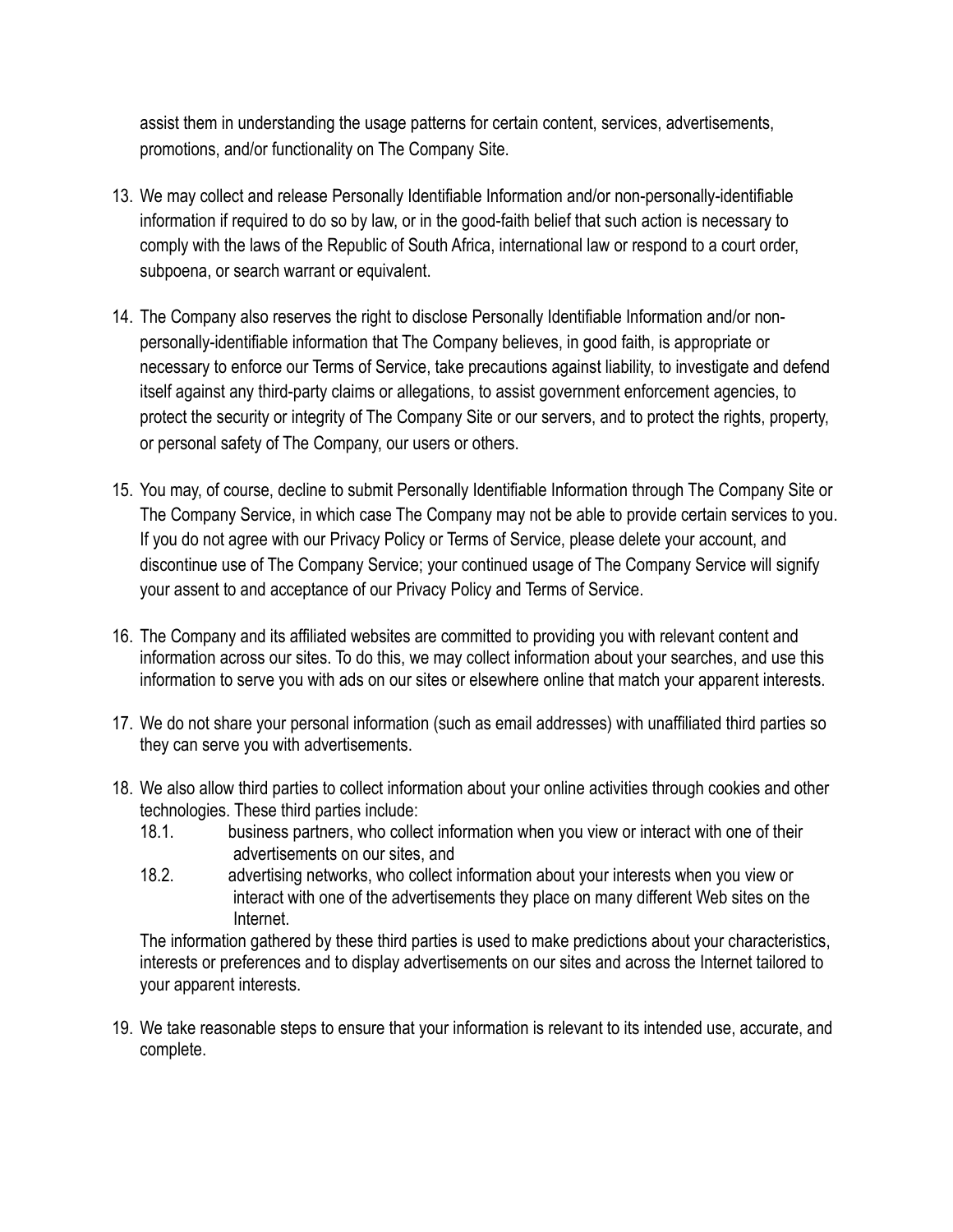- 20. Please note that if you refuse to accept cookies from this Site you might not be able to access portions of our site.
- 21. To protect your privacy and security, we take reasonable steps to verify your identity before granting you access to The Company Service. Please contact The Company via email or available web forms with any questions or comments about this Privacy Policy, your personal information, your consent, or your opt-in or opt-out choices.
- 22. The Company uses commercially reasonable physical, managerial, and technical safeguards to preserve the integrity and security of your personal information. We cannot, however, ensure or warrant the security of any information you transmit to The Company and you do so at your own risk. Using unsecured wifi or other unprotected networks to submit messages through The Company Service is never recommended. Once we receive your transmission of information, The Company makes commercially reasonable efforts to ensure the security of our systems.
- 23. However, please note that this is not a guarantee that such information may not be accessed, disclosed, altered, or destroyed by breach of any of our physical, technical, or managerial safeguards. If The Company learns of a security systems breach, then we may attempt to notify you electronically so that you can take appropriate protective steps. The Company may post a notice on The Company Site or through The Company Service if a security breach occurs.
- 24. The Company Site and Service are hosted in the Republic of South Africa and are intended for and directed to users in the Republic of South Africa. If you are a user accessing The Company Site and Service from the United States, European Union, Asia, or any other region with laws or regulations governing personal data collection, use, and disclosure, that differ from the laws of the Republic of South Africa, please be advised that through your continued use of The Company Site and Service, which are governed by South African law, this Privacy Policy, and our Terms of Service, you are transferring your personal information to the Republic of South Africa and you expressly consent to that transfer and consent to be governed by South African law for these purposes.
- 25. In the event that The Company is acquired by or merged with a third party entity, we reserve the right to transfer or assign the information we have collected from our users as part of such merger, acquisition, sale, or other change of control. In the unlikely event of our bankruptcy, insolvency, reorganisation, receivership, or assignment for the benefit of creditors, or the application of laws or equitable principles affecting creditors' rights generally, we may not be able to control how your personal information is treated, transferred, or used.
- 26. This Privacy Policy may be revised periodically and this will be reflected by the "effective date" below. Please revisit this page to stay aware of any changes. Your continued use of The Company Site and The Company Service constitutes your agreement to this Privacy Policy and any amendments.